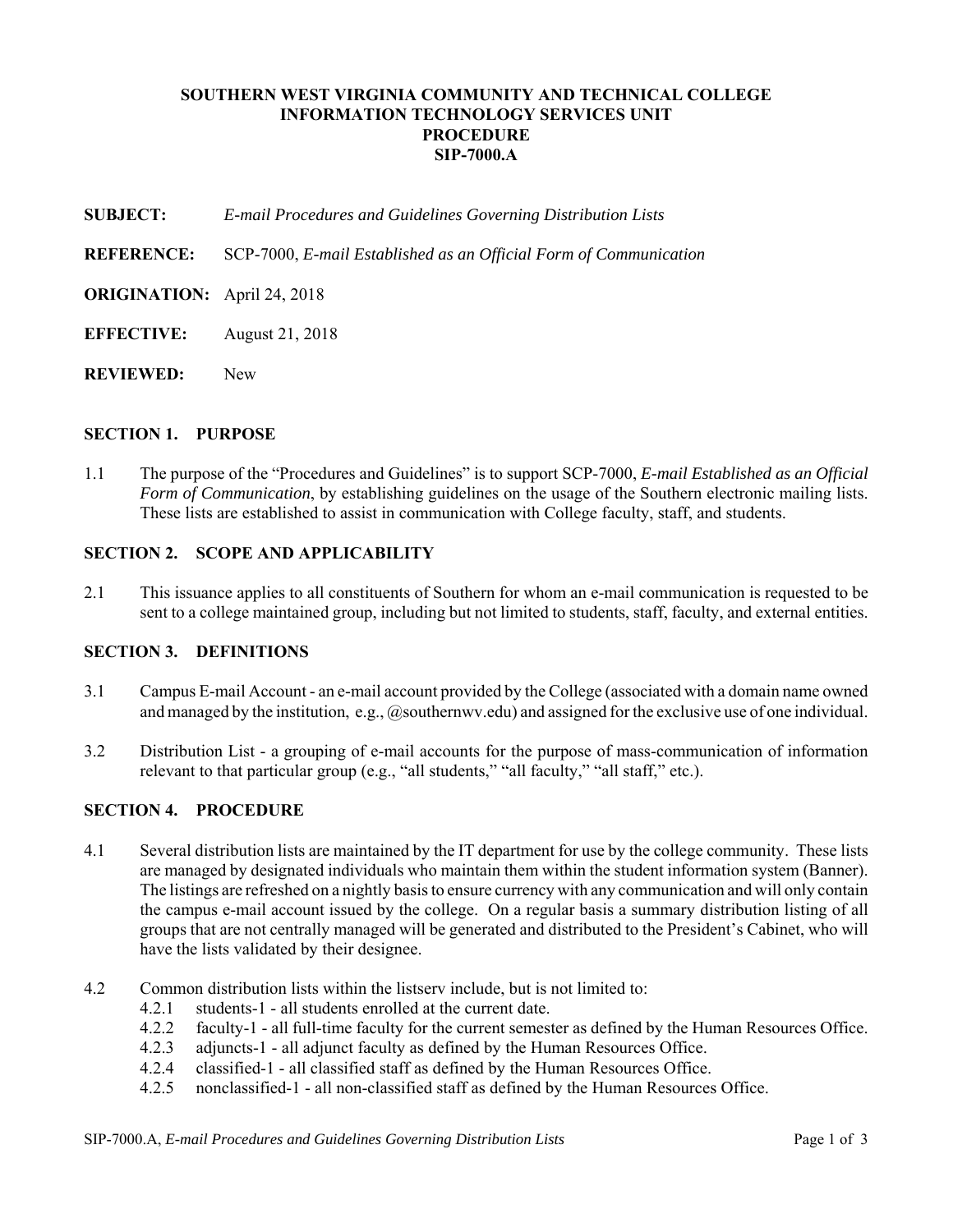- 4.2.6 boone-1 all students at the Boone Campus as defined in Banner.
- 4.2.7 lincoln-1 all students at the Lincoln Location as defined in Banner.
- 4.2.8 logan-1 all students at the Logan Campus as defined in Banner.
- 4.2.9 williamson-1 all students at the Williamson Campus as defined in Banner.
- 4.2.10 wyoming-1 all students at the Wyoming Campus as defined in Banner.
- 4.3 User-maintained distribution lists maintained in Banner include, but is not limited to:
	- 4.3.1 mcas-1 Management Council of Academic Affairs and Student Services Committee membership
	- 4.3.2 exec-1 Executive Council membership
	- 4.3.3 fsenate-1 Faculty Senate membership
	- 4.3.4 tech-1 Technology Committee membership
- 4.4 Authority to post messages to the e-mail distribution lists is limited to selected individuals in the President's Office, President's Cabinet, IT, Human Resources, or their designee. If a faculty or staff member has interest in sending a message, they must contact their supervisor to determine who will actually send the message. If the e-mail communication is for an event or outside of the examples listed in SCP-7000, then the event must be recognized by a Southern organization and approved by the organization sponsor. If an e-mail request is from an outside agency, then the communication must be approved by Southern administration prior to distribution. Southern administration reserves the right to deny posts.
- 4.5 A "reply" to a list will not be permitted and will be returned to the sender.
- 4.6 Generally, messages transmitted to campus e-mail distribution lists should not contain attachments. Rather, make the material available via the web using a link in the body of the message. If an attachment must be included, its file size must not exceed 1 Mb. Attachments are currently disabled within the listserv. If a larger than 1 Mb attachment is necessary, consider including a link in the body of the message instead of an attachment. Embed as much in the e-mail as possible. The file attachment should be converted to a PDF format and uploaded to the college's website with a link or instructions included in the e-mail. Contact IT Services to upload the file and provide a link that can be included in the e-mail communication.
- 4.7 The "Subject" line should clearly define the purpose of the e-mail.

## **SECTION 5. BACKGROUND OR EXCLUSIONS**

5.1 None.

# **SECTION 6. GENERAL PROVISIONS**

6.1 None.

#### **SECTION 7. RESPONSIBILITIES AND PROCEDURES**

7.1 Information Technology Services is responsible for the maintenance of the campus distribution listing software and for assisting in the validation and maintenance of the lists within Banner.

### **SECTION 8. CANCELLATION**

8.1 None.

## **SECTION 9. REVIEW STATEMENT**